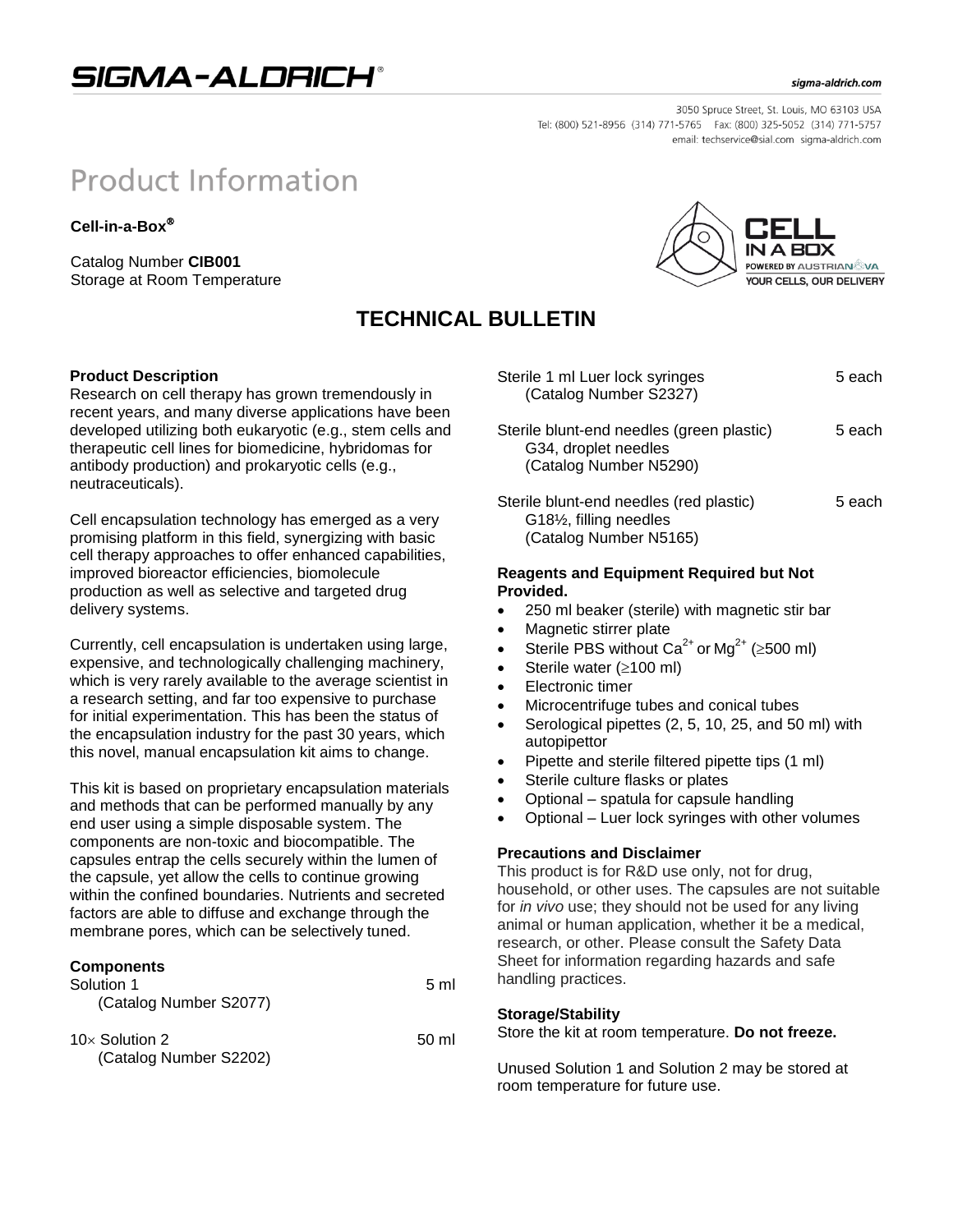#### **Procedure**

Most cell types are suitable for encapsulation. Adherent cells are detached from the cell culture dish according to standard cell culture protocol and harvested by centrifugation, while suspension cells can be centrifuged directly. Starting cell densities of  $5 \times 10^5$  to  $5 \times 10^6$  cells per ml of Solution 1 are suitable for encapsulation. As a guideline, a density of 2  $\times$  10<sup>6</sup> cells per ml of Solution 1 is recommended as a starting point and used in this procedure. The density can be adjusted depending on the cell type (see Appendix). This kit contains 5 ml of Solution 1, sufficient for 5 individual encapsulation experiments. The minimal amount recommended per encapsulation is 1 ml, which will yield up to 120 capsules. Capsule yield is dependent on the rate of droplet release, not the volume of Solution 1 used, due to the 1 minute limit on droplet release.

Cells are mixed with Solution 1 and added drop-wise with constant stirring into Solution 2, which acts as the hardening bath. After the droplets have hardened into capsules, a series of wash steps is performed before the encapsulated cells are transferred into growth medium. Most cells will cluster or proliferate to colonize the inside of the capsules and in many cases fill them up (see Results, Figure 1). Growth can be monitored by conventional metabolic activity assays, such as resazurin.

Notes: Ensure all the required items have been prepared beforehand (see Reagents and Equipment Required but Not Provided). All items should be autoclaved and sterile where possible, and all media warmed to room temperature before use.

Always work in the laminar flow hood under sterile conditions using aseptic techniques.

- 1. Set up the stirring plate and beaker in the laminar flow hood.
- 2. First, pipette 90 ml of water into the 250 ml beaker. Then, add 10 ml of Solution 2. Rinse the pipette in the hardening bath. Stir for 10 minutes. For encapsulation, reduce the speed of the stir bar to the lowest *practical* stirring speed.
- 3. Prepare a single cell suspension of cells according to your laboratory procedure (alternatively, use the one outlined in the Appendix).
- 4. Wash the cells twice in PBS and count them. Take 2  $\times$  10<sup>6</sup> cells and place them in a sterile 1.5 ml microcentrifuge tube. Pellet them by centrifugation for 5 minutes and discard the supernatant.
- 5. Add 1 ml of Solution 1 to the cell pellet and resuspend by pipetting up and down until the cells are uniformly dispersed. Avoid formation of air bubbles.
- 6. Attach the red plastic filling needle (G18½, bluntend) to the 1 ml Luer lock syringe and draw up the cell suspension. Do not generate air bubbles.
- 7. Replace the filling needle with the green plastic droplet needle (G34, blunt-end) taking especial care that the needle is screwed firmly in place. Eliminate air bubbles from the syringe. Discard the first few droplets in order to force any air from the needle.
- 8. Start the timer. Hold the needle vertically, 2–3 cm above the hardening bath. The needle tip must not touch the liquid in the bath. Dispense droplets at a moderate speed of 1–2 drops per second, maintaining the same drop height. Move the needle around slightly to prevent droplets from landing at the same spot in the bath.
- 9. Continue making as many capsules as required but **do not dispense droplets after 1 minute**. Note: If more capsules are desired, repeat the procedure again, with the remaining cell suspension and a fresh hardening bath.
- 10. After dispensing the last droplet, stir the capsules for 5 minutes. Adjust the stirrer speed to ensure the capsules are moving continuously in the bath.
- 11. Stop the stirrer and allow capsules to settle. Discard 50 ml of the bath solution using a serological pipette, then dispense 100 ml of sterile PBS into the beaker.
- 12. Restart the stirring to wash the capsules for 10 minutes.
- 13. Discard 100 ml of the bath solution and add 100 ml of fresh sterile PBS into the beaker. Wash again for 5 minutes.
- 14. Discard remaining PBS, leaving just enough liquid to cover all the capsules.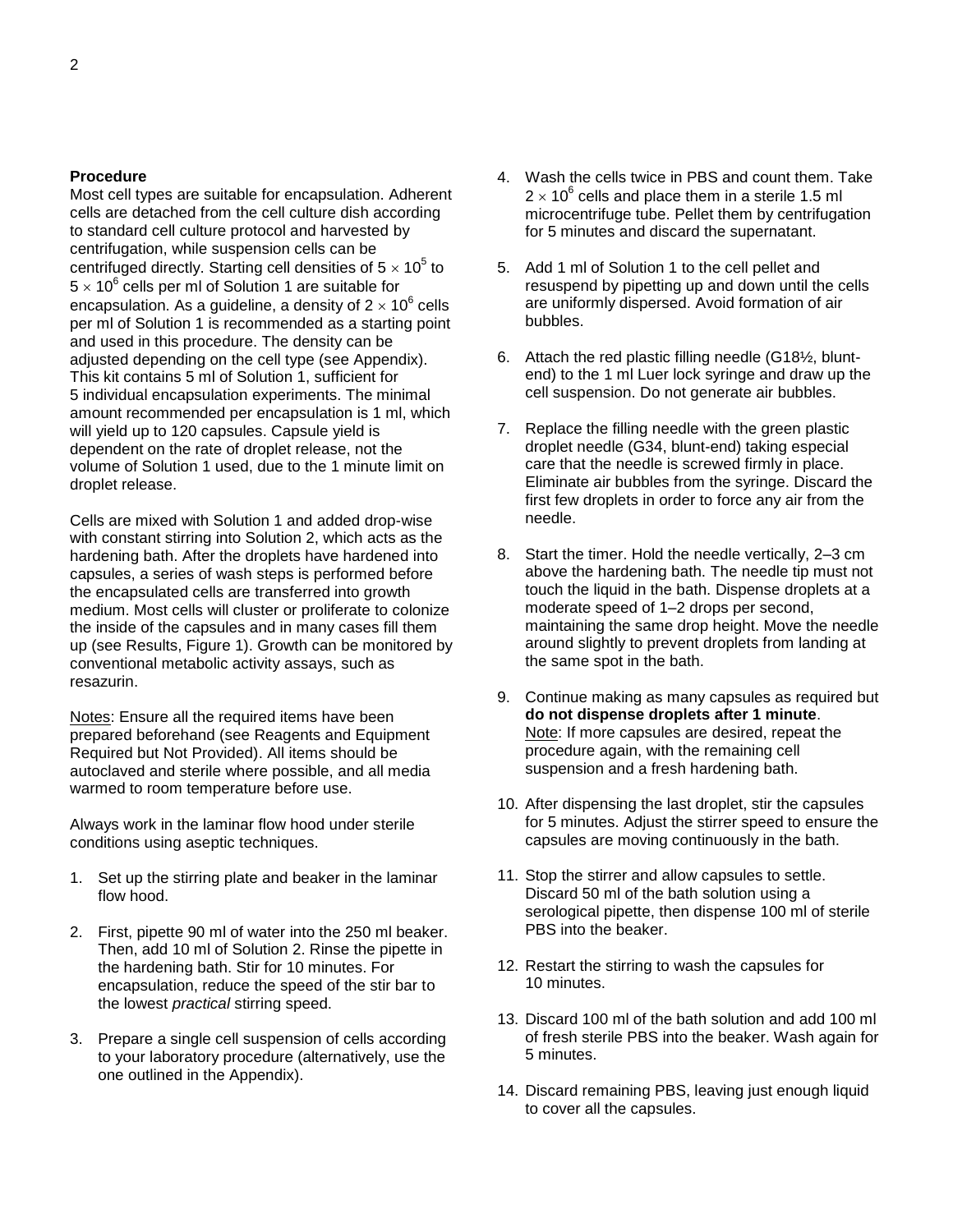- 15. Rinse 3 times with 30 ml of PBS, and then 3 additional times with 30 ml of cell culture medium. A rinse cycle is the addition of 30 ml of liquid and then removing it by pipette.
- 16. Pick up the capsules with a 25 ml serological pipette. Place them in the container or flask of choice. Add an appropriate volume of cell culture medium for maintenance of the encapsulated cells.
- 17. Culture the flask in a  $CO<sub>2</sub>$  incubator and change the medium at regular intervals (e.g. 2–3 times a week) to keep the encapsulated cells viable.

Notes: To make more capsules from any cell-Solution 1 suspension remaining in the syringe, prepare a fresh hardening bath as described in step 2, and repeat the procedure from step 8 onwards.

Discard used needles carefully after use.

#### **Results Figure 1.**  Encapsulated cells



Empty capsules



Capsule with cells inside directly after encapsulation



Capsule after culturing for days or weeks (depending on cell type and cell growth speed)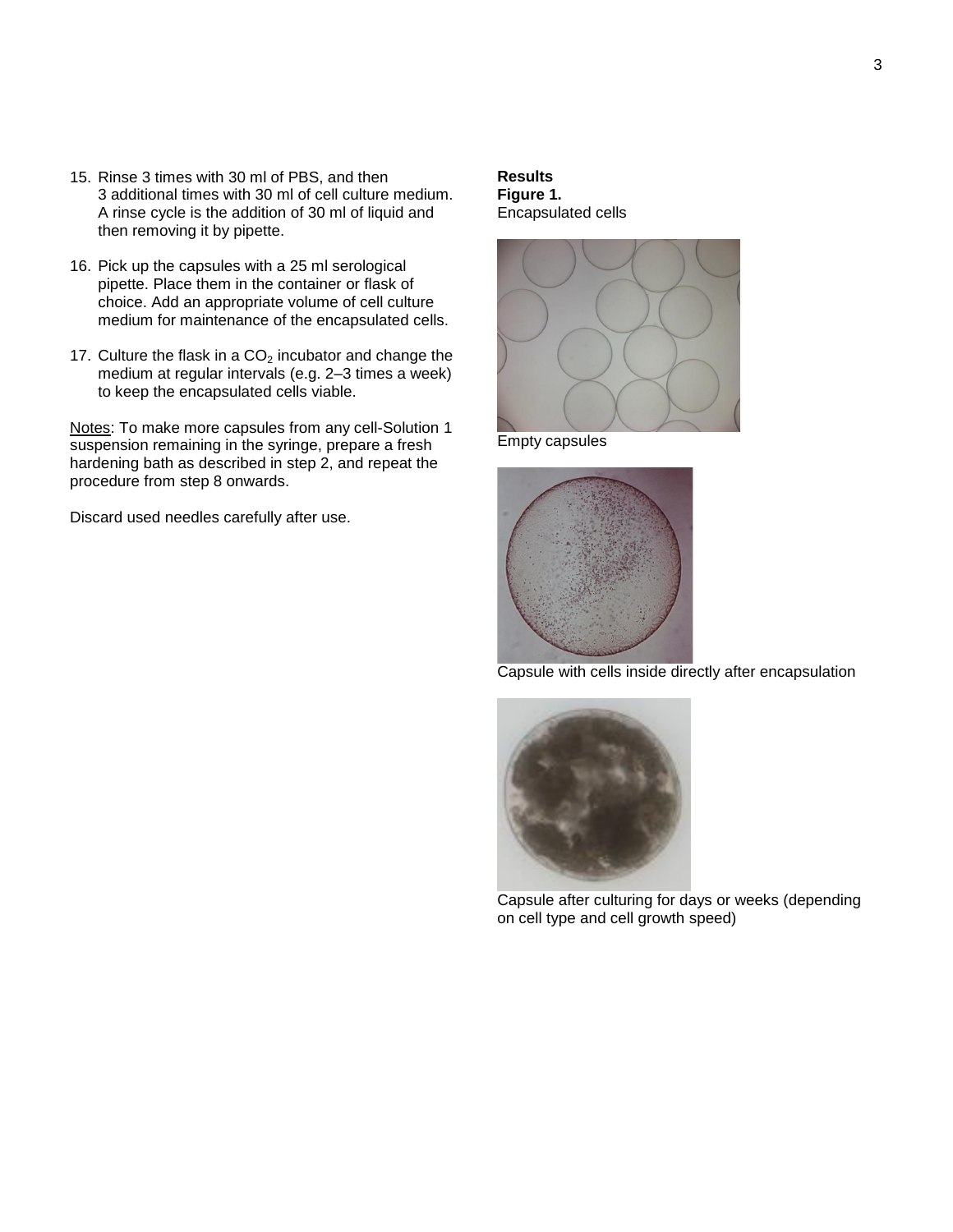#### **Appendices**

Calculations and adjustment of encapsulation parameters

1. Use the following equation to calculate the necessary quantities:

$$
V_{Sol1} = \underbrace{\text{Total no. of cells}}_{\text{(Ccell-Sol1)}} = \underbrace{\text{(C_{cell-PBS})} \times \text{(V_{cell-PBS})}}_{\text{(Ccell-Sol1)}}
$$

where:

**VSol1** = Volume of Solution 1 used to resuspend the cells and to make droplets with **Vcell-PBS** = Volume of cell suspension in PBS needed for the encapsulation procedure **Ccell-Sol1** = Desired starting cell encapsulation concentration in Solution 1 **Ccell-PBS** = Empirically calculated cell concentration of the cell-PBS suspension

- 2. Choose a desired encapsulation density (**Ccell-Sol1**) for the cells. Starting cell densities of 5  $\times$  10<sup>5</sup> to  $5 \times 10^6$  cells per ml of Solution 1 are suitable for encapsulation. A starting density of 2  $\times$  10<sup>6</sup> cells per ml of Solution 1 is recommended and used in the procedure.
- 3. Choose an appropriate volume (**VSol1**) of Solution 1 to use. For most cases the recommended minimal volume of 1 ml will generate  $~150$  capsules. Adjust the volume accordingly for more or less capsules.
- 4. Take the desired volume of cells (**Vcell-PBS**) from the cell-PBS suspension and pellet to remove the supernatant.
- 5. Take the required cell-PBS suspension (**Vcell-PBS**) and pellet it by centrifugating at  $200-500 \times g$  for 5 minutes. Discard the PBS supernatant.
- 6. Loosen the cell pellet, then add the required amount of Solution 1 (**Vcell-Sol1**) to it. Continue with the Procedure, step 7.

Example 1:

If one has a viable cell density (**Ccell-PBS**) of  $1.60 \times 10^6$  cells/ml and has 10 ml of cell-PBS suspension, and one wants to use 1 ml of Sol 1 (V<sub>sol1</sub>) to encapsulate cells at 2  $\times$  10<sup>6</sup> cells/ml (C<sub>cell-Sol1</sub>), then:

$$
1 = \frac{(1.6 \times 10^6) \times (V_{cell-PBS})}{(2 \times 10^6)}
$$

(**Vcell-PBS**) = 1.25 ml

One takes 1.25 ml of the 10 ml cell-PBS suspension for pelleting.

#### Example 2:

If one counted a viable cell density (**Ccell-PBS**) of  $0.40 \times 10^6$  cells/ml and only have 2 ml of cell-PBS suspension, and one wishes to encapsulate at  $1 \times 10^6$  cells/ml ( $C_{\text{cell-Sol1}}$ ), then:

$$
1 = \frac{(0.4 \times 10^6) \times (V_{cell-PBS})}{(1 \times 10^6)}
$$

 $(V_{cell-PBS}) = 2.5$  ml

In this case, one would require 2.5 ml of cell-PBS suspension, but since one only has 2 ml, this is insufficient. Hence, one would have to use all of the cell-PBS solution (2 ml). The quantity of Solution 1 would need to be reduced in order to maintain the same encapsulation concentration (**Ccell-Sol1**). Hence:

$$
(V_{cell-Sol1}) = \frac{(0.4 \times 10^6) \times (2)}{(1 \times 10^6)}
$$
 = 0.8 ml

Use all of the cell-PBS suspension, pellet it to get  $0.8 \times 10^6$  cells, and resuspend with 0.8 ml of Solution 1.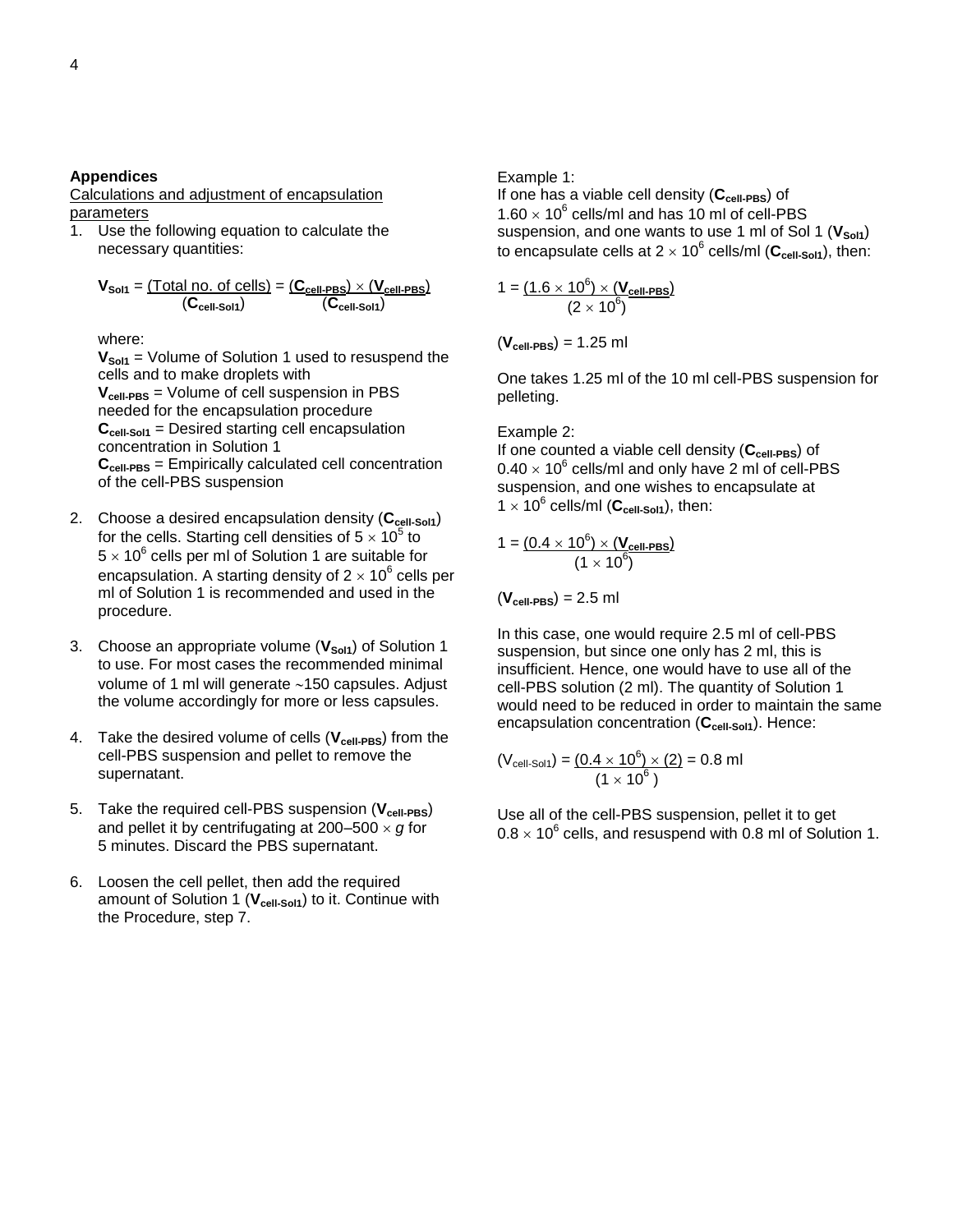Generation of single cell suspension and cell counting

- 1. For adherent cell lines, detach cells by adding 3 ml of trypsin solution to a single T175 flask of confluent cells. Then add 7 ml of cell medium with 10% FBS or equivalent to deactivate the trypsin. Pipette up and down to break up the cell clumps.
- 2. For suspension cell lines, proceed with step 3.
- 3. Transfer the single cell suspension into a 50 ml centrifuge tube and the pellet the cells by centrifugation at 200–500  $\times$  g (cell-specific) for 5 minutes.
- 4. Discard the supernatant and loosen the cell pellet by gently shaking the tube.
- 5. Resuspend the cells in 40 ml of PBS for washing.
- 6. Pellet the cells again at  $200-500 \times g$  for 5 minutes and resuspend again in 10–40 ml of PBS [**Vcell-PBS** ] (*to adjust cell concentration during counting*).
- 7. Count the number of cells in the suspension using a standard laboratory method (e.g. hemocytometer, Trypan blue staining is optional.)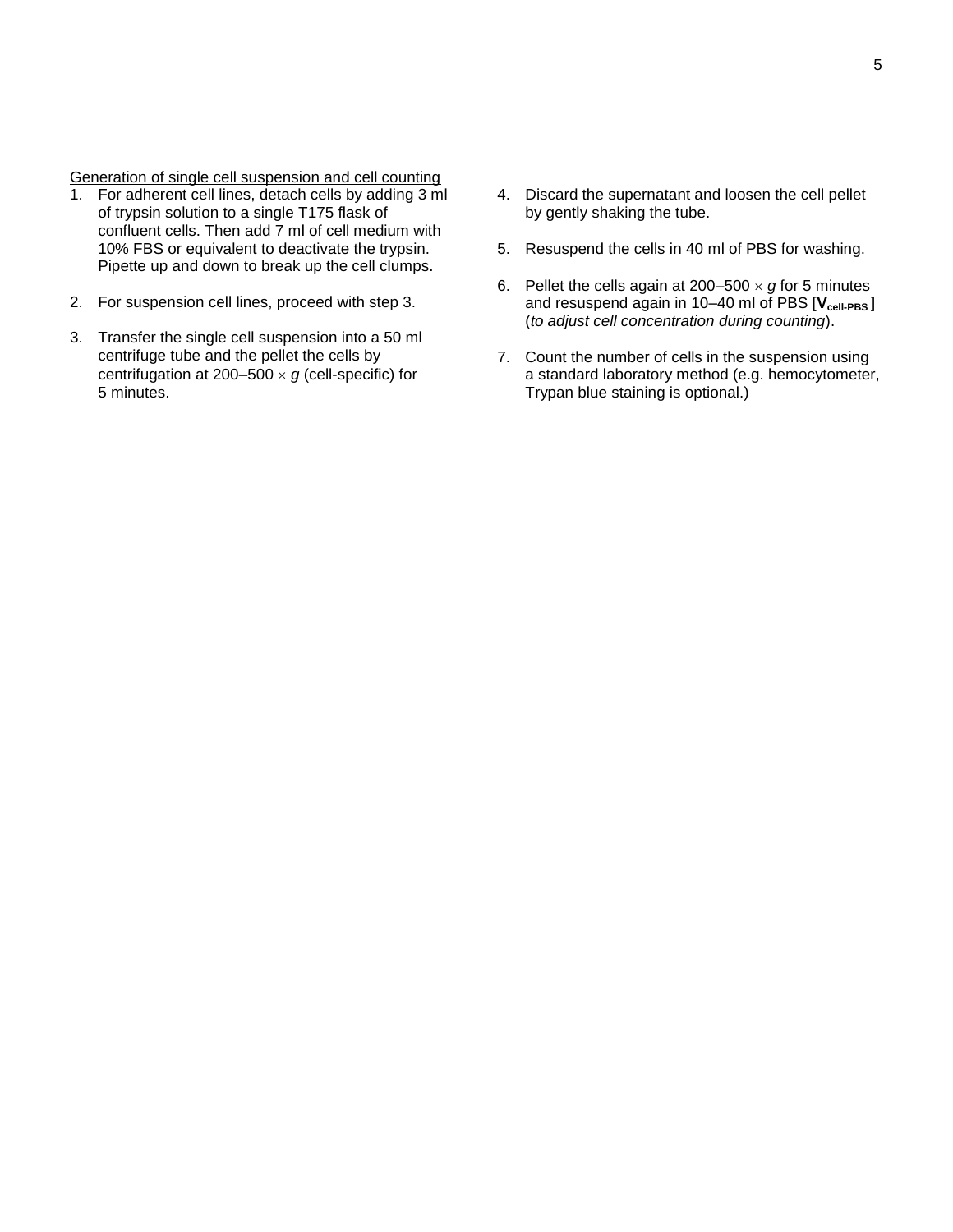## **Troubleshooting Guide**

| Capsules do not sink into hardening<br>bath after dropping.                   | Falling capsules do not have enough impact energy to break through the<br>surface of the bath. Increase the distance between the needle tip and the<br>bath surface.                                                                                                                                                                                                                                                                                                                                                                                                                                                                                                                                                                                                                                                                                                                                                                                                                                                                                                                                                                                                                                                                                                                                         |
|-------------------------------------------------------------------------------|--------------------------------------------------------------------------------------------------------------------------------------------------------------------------------------------------------------------------------------------------------------------------------------------------------------------------------------------------------------------------------------------------------------------------------------------------------------------------------------------------------------------------------------------------------------------------------------------------------------------------------------------------------------------------------------------------------------------------------------------------------------------------------------------------------------------------------------------------------------------------------------------------------------------------------------------------------------------------------------------------------------------------------------------------------------------------------------------------------------------------------------------------------------------------------------------------------------------------------------------------------------------------------------------------------------|
| Capsules stick to each other                                                  | Capsules are colliding with each other in their early phase of hardening.<br>Move the needle around slightly so that each droplet does not land in the<br>same spot as the previous one. If the problem is related to having too<br>many capsules in the hardening bath, reduce number of capsules made.                                                                                                                                                                                                                                                                                                                                                                                                                                                                                                                                                                                                                                                                                                                                                                                                                                                                                                                                                                                                     |
| Capsules form with a bubble inside                                            | Capsules are hitting the bath surface too hard, creating a<br>a)<br>'backsplash' effect that results in a bubble being trapped inside the<br>droplet when it hardens. Lower the drop height of the needle.<br>Too many bubbles in cell suspension. See below.<br>b)                                                                                                                                                                                                                                                                                                                                                                                                                                                                                                                                                                                                                                                                                                                                                                                                                                                                                                                                                                                                                                          |
| Capsules are deformed or elongated                                            | Stirring speed is set too fast during hardening phase, causing the droplet<br>to be deformed while hardening. Reduce stirrer speed.                                                                                                                                                                                                                                                                                                                                                                                                                                                                                                                                                                                                                                                                                                                                                                                                                                                                                                                                                                                                                                                                                                                                                                          |
| Capsules are crumpled or collapsed                                            | Capsule has exceeded recommended hardening time. Reduce the<br>hardening time.                                                                                                                                                                                                                                                                                                                                                                                                                                                                                                                                                                                                                                                                                                                                                                                                                                                                                                                                                                                                                                                                                                                                                                                                                               |
| Cell-Solution 1 suspension has too<br>many mini bubbles                       | Centrifuge the Cell-Sol1 suspension for 5 minutes at 200 $\times$ g to get rid of<br>the bubbles, and then resuspend the cells again more carefully.                                                                                                                                                                                                                                                                                                                                                                                                                                                                                                                                                                                                                                                                                                                                                                                                                                                                                                                                                                                                                                                                                                                                                         |
| Cells are seen outside of the capsules<br>during culture                      | <b>Possible causes:</b><br>a.) Capsules may not have formed properly, or may have ruptured during<br>handling, allowing cells to escape.<br>b.) Cell clumps were embedded in the capsule membrane, shielded from<br>the toxicity of Solution 2 during hardening, and managed to<br>subsequently escape during culture.<br><b>Solutions:</b><br>a.) Check for holes and tears in the capsule. Discard damaged capsules.<br>Wash intact capsules thoroughly in PBS/culture medium and transfer<br>to a clean flask. In most cases this step should be enough.<br>b.) If external cell proliferation persists, incubate intact capsules normally,<br>in cell culture medium supplemented with a $2,500\times$ dilution of Solution<br>$2(10x)$ stock solution and observe. External cells should die within<br>1 day. Otherwise, carefully increase the Solution 2 concentration in<br>the culture medium until it is toxic to the cells. It should not be<br>necessary to go beyond a 250x dilution. Capsule stickiness might be<br>observed in some cases; therefore, the user may choose to culture<br>the capsules at low density or individually.<br>Encapsulation can be repeated at a lower cell density, which<br>C.<br>significantly reduces the chance of cells embedding on the capsule<br>membrane. |
| Capsules surface looks lumpy and has<br>irregular patches after encapsulation | Cell encapsulation density might be too high. Encapsulation can be<br>repeated at a lower cell density, which significantly reduces the<br>irregularity of the capsule formation process                                                                                                                                                                                                                                                                                                                                                                                                                                                                                                                                                                                                                                                                                                                                                                                                                                                                                                                                                                                                                                                                                                                     |